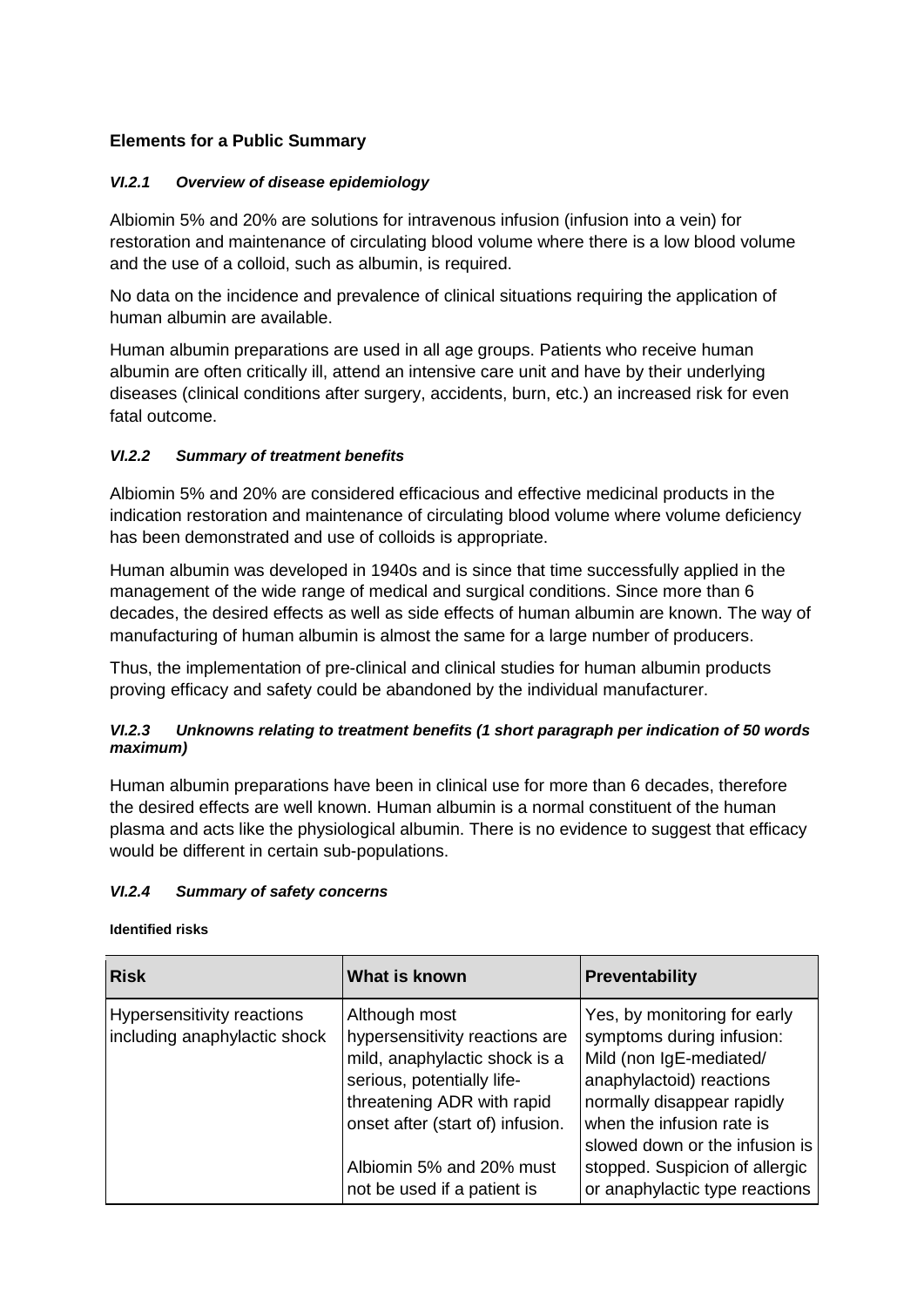| <b>Risk</b> | What is known                                                                                                                                  | Preventability                                                |
|-------------|------------------------------------------------------------------------------------------------------------------------------------------------|---------------------------------------------------------------|
|             | allergic (hypersensitive) to<br>albumin preparations or to<br>any of the other ingredients of treatment to be started.<br>Albiomin 5% and 20%. | requires an immediate stop of<br>the infusion and appropriate |
|             | Very rarely, severe reactions<br>such as shock may occur.                                                                                      |                                                               |

## **Potential risks**

| <b>Risk</b>                         | What is known (Including reason why it is considered a<br>potential risk)                                                                                                                                                                                                                                                                                                                                                                                                                                                                                                                                                                                                                                                                                                                                                                                                                                                                    |
|-------------------------------------|----------------------------------------------------------------------------------------------------------------------------------------------------------------------------------------------------------------------------------------------------------------------------------------------------------------------------------------------------------------------------------------------------------------------------------------------------------------------------------------------------------------------------------------------------------------------------------------------------------------------------------------------------------------------------------------------------------------------------------------------------------------------------------------------------------------------------------------------------------------------------------------------------------------------------------------------|
| Transmission of infective<br>agents | When medicines are made from human blood or plasma,<br>certain measures are put in place to prevent infections being<br>passed on to patients. These include careful selection of<br>blood and plasma donors to make sure those at risk of<br>carrying infections are excluded, and the testing of each<br>donation and pools of plasma for signs of virus/infections.<br>Manufacturers of these products also include steps in the<br>processing of the blood or plasma that can inactivate or<br>remove viruses. Despite these measures, when medicines<br>prepared from human blood or plasma are administered, the<br>possibility of transmitting an infection cannot be totally<br>excluded. This also applies to any unknown or emerging<br>viruses or other types of infections.<br>There are no reports of virus infections with human albumin<br>manufactured to European Pharmacopoeia specifications by<br>established processes. |
| Hypervolaemia                       | Hypervolaemia, or fluid overload, describes the medical<br>condition where there is too much fluid in the blood. To<br>prevent hypervolaemia and its potentially life-threatening<br>consequences such as lung edema the concentration of the<br>albumin preparation, dosage and the infusion rate should be<br>adjusted according to the individual circumstances and the<br>indication.                                                                                                                                                                                                                                                                                                                                                                                                                                                                                                                                                    |

#### **Missing information**

| <b>Risk</b> | <b>What is known</b> |
|-------------|----------------------|
| None        | N/A                  |

## *VI.2.5 Summary of risk minimisation measures by safety concern*

All medicines have a Summary of Product Characteristics (SmPC) which provides physicians, pharmacists and other health care professionals with details on how to use the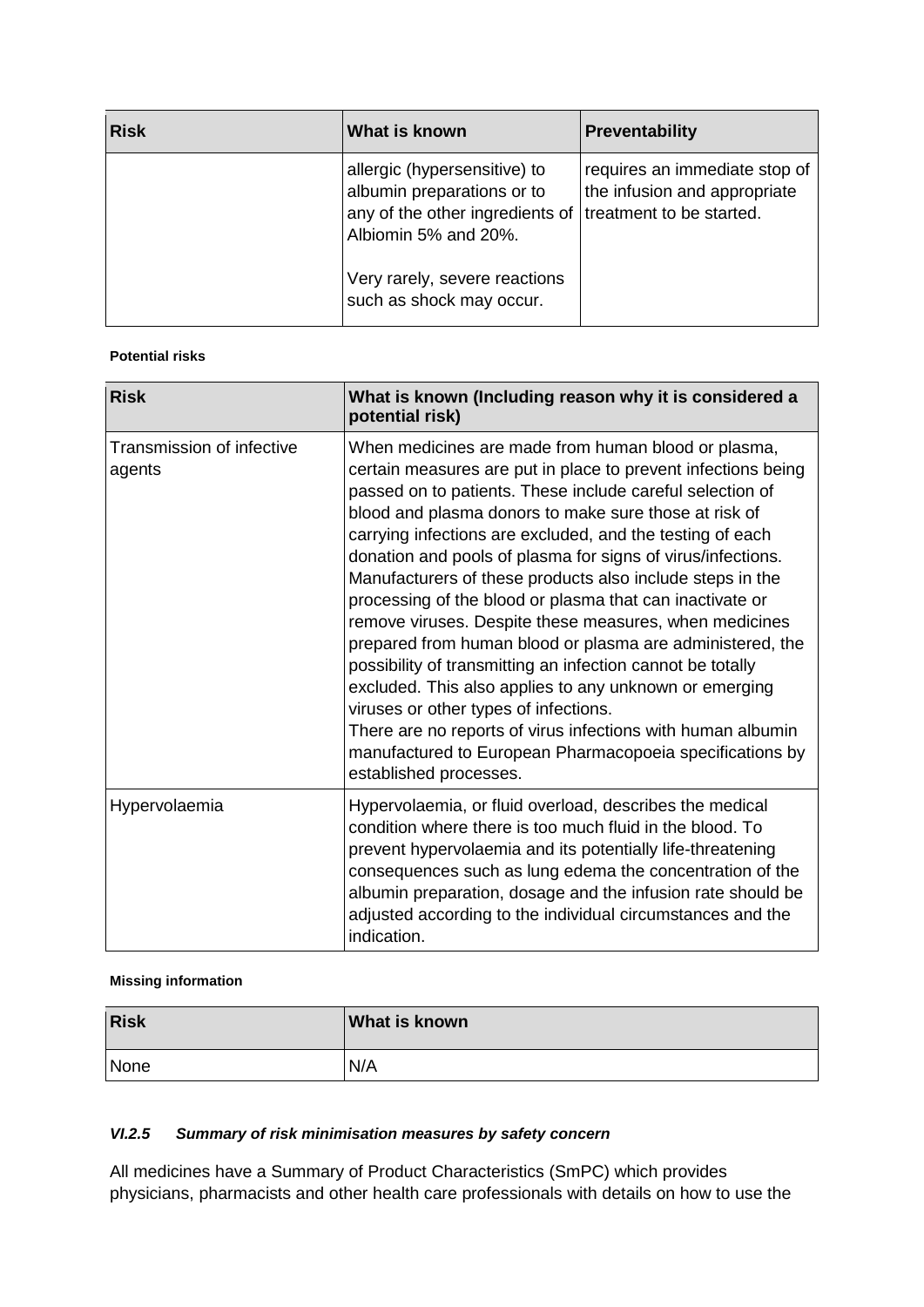medicine, the risks and recommendations for minimising them. An abbreviated version of this in lay language is provided in the form of the package leaflet (PL). The measures in these documents are known as routine risk minimisation measures.

The Summary of Product Characteristics and the Package leaflet for Human Albumin 5% and for Human Albumin 20% can be found in the Paul-Ehrlich-Institut's EPAR page.

For the following safety concerns only routine risk minimisation measures are applied:

- Identified risk: Hypersensitivity reactions including anaphylactic shock
- Potential risk: Transmission of infective agents
- Potential risk: Hypervolaemia

This medicine has no additional risk minimisation measures.

### *VI.2.6 Planned post authorisation development plan*

Not applicable

#### **Studies which are a condition of the marketing authorisation**

Not applicable

## *VI.2.7 Summary of changes to the Risk Management Plan over time*

Major changes to the Risk Management Plan over time

| <b>Version</b> | Date       | <b>Safety Concerns</b>                                 | Comment                                                                                              |
|----------------|------------|--------------------------------------------------------|------------------------------------------------------------------------------------------------------|
| Version 01     | 22/01/2009 | Identified risks: none                                 |                                                                                                      |
|                |            | Potential risks: none                                  |                                                                                                      |
|                |            | Missing information: none                              |                                                                                                      |
| Version 02     | 31/10/2013 | Identified risk:                                       | Source:                                                                                              |
|                |            | Anaphylactic reactions<br>including anaphylactic shock | Spontaneous reports from the post-<br>marketing database, literature,<br>theoretical considerations  |
|                |            | Potential risk: Transmission                           |                                                                                                      |
|                |            | of infective agents                                    | Guideline on the warning on<br>transmissible agents in summary of<br>product characteristics (SmPCs) |
|                |            | Potential risk: Hypervolaemia                          | and package leaflets for plasma-<br>derived medicinal products,<br>EMA/CHMP/BWP/360642/2010 rev.     |
|                |            |                                                        | Guideline on core SmPC for human<br>albumin solution<br>EMA/CHMP/BPWP/494462/2011<br>rev.3           |